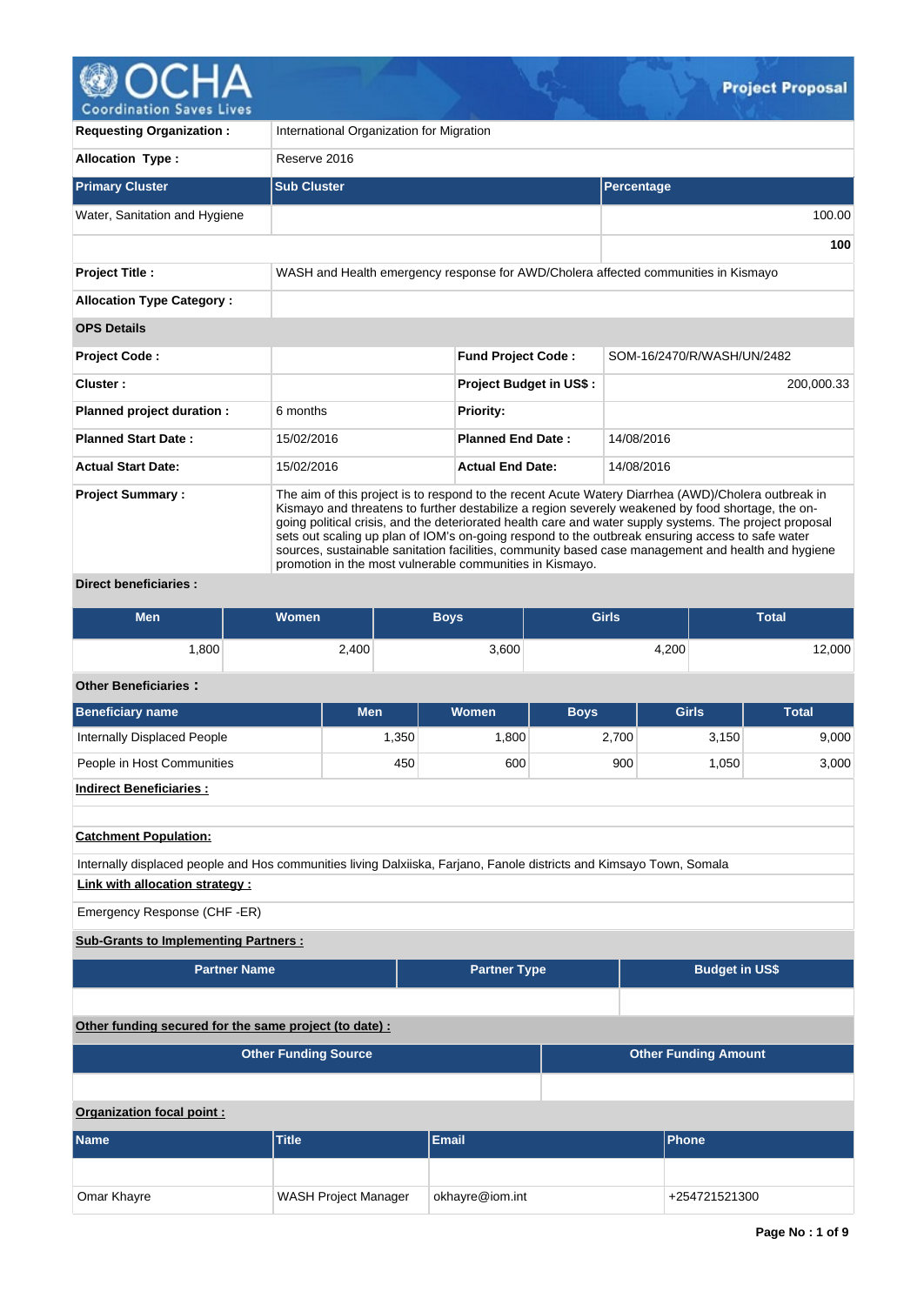#### **BACKGROUND**

#### **1. Humanitarian context analysis**

It is estimated that Kismayo and its surroundings host approximately 30,000 internally displaced persons (IDPs) and additional 3,098 refugee returnees from Kenya (UNHCR 2016). Recent military offensives in the region have also instigated the migration of pastoral communities to urban areas in and around Kismayo, resulting in a significant number of vulnerable mobile populations in need of assistance. Continuously depleted water points caused by inadequate rainfalls during the 2015 Gu and Deyr seasons have raised water prices and heightened food insecurity in various pastoral areas of the Lower Juba region in Somalia. The Food Security and Nutrition Analysis Unit – Somalia (FSNAU) reported serious global acute malnutrition levels (12.9 %) among IDPs in Kismayo (FSNAU Dec 2015). Due to high water prices, economically disadvantaged IDPs cannot afford safe water and are forced to use untreated and unprotected saline water sources which puts them at a high risk of contracting communicable diseases.

In this context, Kismayo has been recently affected by an AWD/Cholera outbreak which began on 5th September 2015. As of 28 January 2016, a total of 1,415 cases (67.6% children under five) including 11 deaths have been reported (administration data Kismayo General Hospital, Jan 2016). The majority of reported cases (78%) occurred in IDP settlements and neighboring communities such as Farjano, Fanole and Shaqualaha. The outbreak is attributable to the poor sanitation conditions, a shortage of safe water, overcrowding and high malnutrition rates among displaced people, and poor health care infrastructure due to the long-term political crisis in the region.

#### **2. Needs assessment**

According to patient records from the Cholera Treatment Center (CTC) at Kismayo General Hospital, as of 28 January 2016 a total of 1,415 cases of AWD/Cholera (67.6% children under five) including 11 deaths have been reported. The majority of reported cases (78%) have occurred in IDP settlements and communities in Farjano, Fanole and Shaqualaha. To respond to the on-going AWD/Cholera outbreak in Kismayo an AWD/Cholera, a Task Force involving WASH/Health partners was formulated in September 2015. Due to concerted efforts by stakeholders including the Ministry of Health, hospitals and aid partners who are working on case management, awareness campaigns and chlorination of water sources and shallow wells, there has been a slight reduction in the number of cases recorded (reduced from 150 and 117 cases in the first and the second week of December 2015 to 69 cases in the last week of December 2015, according to the OCHA's AWD/Cholera in Kismayo Situation update and the AWD/Cholera Task Force Coordination Meeting Minutes Jan 6th, 2016). However the outbreak still remains at an emergency level and the CTC is also reporting re-admission cases.

Due to a lack of understanding of how water-borne diseases are transmitted, private well-owners have been refusing offers of assistance for chlorination of their water points, and family members of infected individuals continue to stay in close physical contact with the patients while they are in the CTC (Update on AWD/Cholera in Kismayo situation 2 OCHA, 16 Dec 2015; AWD/Cholera Task Force Coordination Meeting Minutes Jan 6th, 2016). Activities to raise the awareness of well-owners, families of infected individuals, and the wider community about transmission of AWD/Cholera and the importance of chlorination of water sources are urgently required to reduce community risk behaviors. In addition, IDP settlement sites in Kismayo lack community oral rehydration points (ORPs) to triage and stabilize cases for timely referral of suspected cases of AWD/Cholera to the CTC.

Funding is urgently required to scale-up the response to the AWD/Cholera outbreak in Kismayo, particularly in IDP settlements, in order to reduce incidence of the disease amongst these vulnerable populations.

#### **3. Description Of Beneficiaries**

The project will target estimated 9,000 IDPs (1,350 men, 1,800 women, 2,700 boys and 3,150 girls) and 3,000 host community members (450 men, 6,000 women, 1,050 boys and 3,000 girls) from Dalxiiska IDP settlement in Farjano, Fanole, Kismayo who are affected by the AWD/Cholera outbreak.

### **4. Grant Request Justification**

Since AWD/Cholera outbreak in Kismayo town in September 2015, IOM and other WASH partners have been responding to contain the spread of AWD/Cholera cases from IOM emergency resources. Funds from IOM and other humanitarian partners to respond to the outbreak has depleted while cases of AWD/Cholera continue to be reported. The proposed project will therefore enable IOM to scale up activities including safe water provision, case management, and health and hygiene awareness-raising in target communities to reduce and prevent AWD/cholera cases.

### **5. Complementarity**

Since 2013, IOM has been implementing humanitarian interventions to improve availability of, and accessibility to safe water among migrants including IDPs, returnees and the host communities in Kismayo. IOM is currently implementing WASH, Shelter, Health and Protection integrated projects funded by UFE-CERF 2015. In addition, IOM manages the regional WASH supply, cold chain , and Essential Primary Health Care Services (EPHS), which will complement the proposed emergency response for the AWD/Cholera outbreak. IOM already has a Memorandum of Understanding (MoU) with the Jubbaland Ministry of Health through which capacity-building for health and hygiene promotion components can be mobilized.

### **LOGICAL FRAMEWORK**

#### **Overall project objective**

This project's overall goal is to reduce morbidity and mortality among IDP and host community population in Kismayo by scaling up outbreak response through improved and sustainable access to safe water, sustainable sanitation facilities, case management health services and scale up community awareness promotion. The project intends to support AWD task force led by the Ministry of Health and Ministry of Water Juba land's efforts to bring the AWD/Cholera outbreak under control.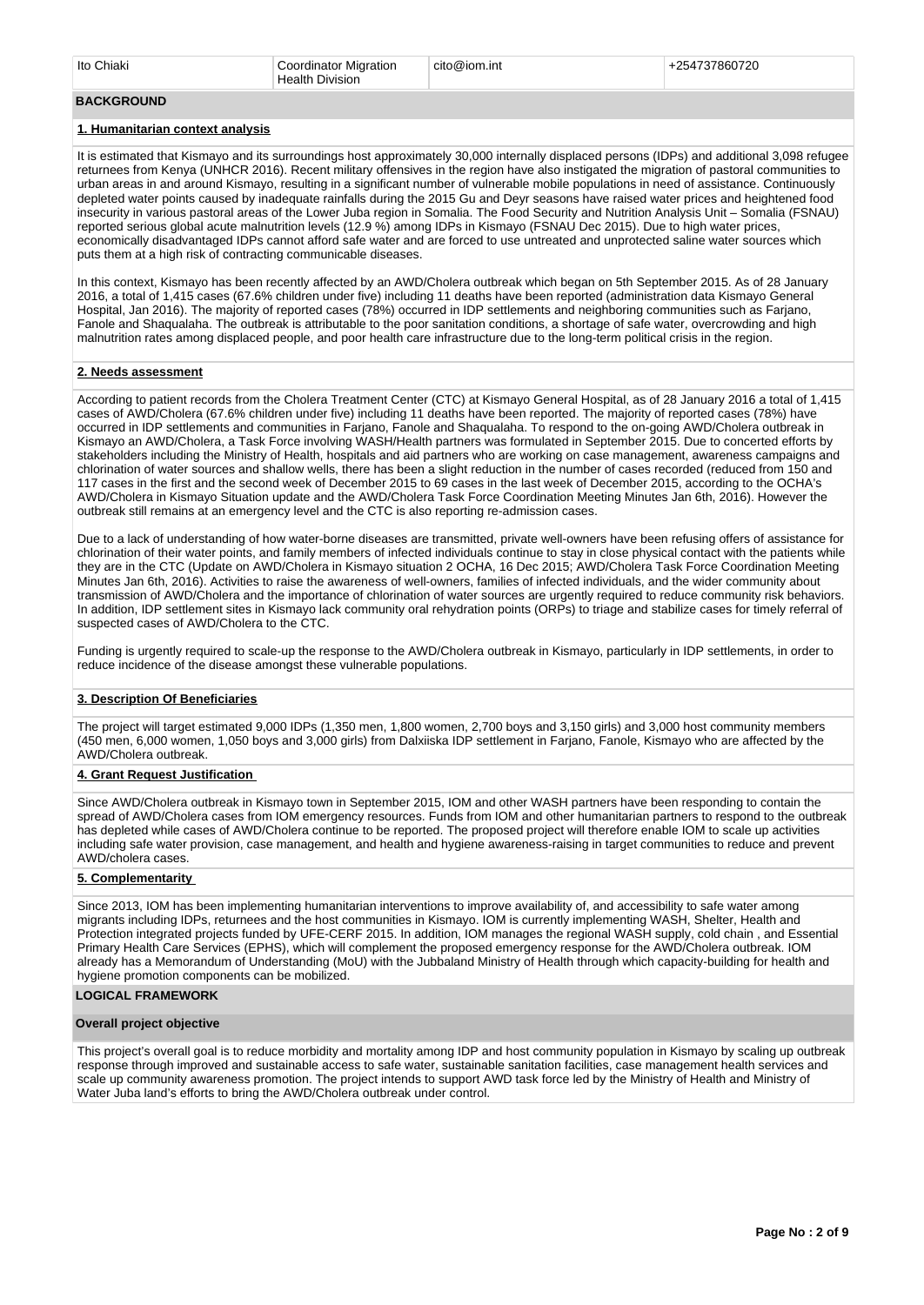| <b>Water, Sanitation and Hygiene</b>                                                                                                                                                                   |                                          |                                 |  |  |  |  |  |  |
|--------------------------------------------------------------------------------------------------------------------------------------------------------------------------------------------------------|------------------------------------------|---------------------------------|--|--|--|--|--|--|
| <b>Cluster objectives</b>                                                                                                                                                                              | Strategic Response Plan (SRP) objectives | <b>Percentage of activities</b> |  |  |  |  |  |  |
| Provide access to safe water, sanitation and<br>hygiene for people in emergency need                                                                                                                   | Somalia HRP 2016                         | 40                              |  |  |  |  |  |  |
| Provide reliable and sustainable access to<br>environmental sanitation (all sanitation<br>access programs must be coupled with<br>sustained hygiene practice promotion for the<br>targeted population) | Somalia HRP 2016                         | 60                              |  |  |  |  |  |  |

**Contribution to Cluster/Sector Objectives :** The project will contribute to provide access to safe water and sustainable sanitation facilities and effective health and hygiene/sanitation practices for 12,000 of IDPs and host community people in Kismayo (4,200 girls,3,600 boys, 2,400 women, 1,800 men) who are in emergency needs through chlorination of the water sources, desludging and rehabilitation of the latrines, distribution of hygiene kits and community awareness raising on how to protect and prevent AWD/Cholera spreading.

#### **Outcome 1**

Reduce morbidity and mortality due to AWD/Cholera through improved temporary and sustainable access to safe water, sensitization of the well owners, hygiene promotion and improved sanitation facilities

## **Output 1.1**

### **Description**

12,000 of IDPs and host community members in Kismayo (4,200 girls, 3,600 boys, 2,400 women, 1,800 men) have improved access to safe water and appropriate sanitation facilities and effective hygiene promotion

### **Assumptions & Risks**

1) Well-owners are willing to participate in the chlorination of the water points once consulted and provided with information about the spread of AWD/Cholera; 2)The beneficiary household members utilize the hygiene kits; and 3) Security situation in the target project sites allow for the project team to access areas.

### **Activities**

### **Activity 1.1.1**

### **Standard Activity : Chlorination (stand alone separate to O&M)**

Chlorinate up to 72 additional wells and daily monitoring of free chlorine residual testing (FRC), by providing well owners with appropriate amounts of chlorine needed to disinfect the wells on a daily basis. Prior to chlorination activities taking place, 85 well owners, local authorities and partners will be trained in correct methods of chlorinating the wells and of monitoring residual chlorine levels to ensure they remain within safe levels (0.2-0.7 mg). The project catchment area will be divided into four zones and the project team will consist of the local authority, IOM and the well owners.

#### **Activity 1.1.2**

#### **Standard Activity : Hygiene kit distribution (complete kits of hygiene items)**

Distribute hygiene kits (200 aqua tabs, 4.8 kg bar soap, 1 jerry can and 1 bucket per household) for 3,000 households for 6 months consumption. As per the WASH cluster guidelines the most vulnerable groups will be priortised, including female-headed households, widows, and households with young children, elderly and disabled persons. Jerry cans and buckets will be provided in the initial distribution followed by monthly top-up distributions of aquatabs and soap to ensure a regular supply of safe water and hygiene. In collaboration with community leaders, community sensitization sessions will be run to demonstrate the safe use of water purification tablets and handwashing with soap at the water source points.

### **Activity 1.1.3**

### **Standard Activity : Community Hygiene promotion**

Conduct training for 50 selected hygiene promoters (25 men and 25 women) from target communities and staff from Ministry of Health to conduct hygiene and health promotion interventions in their communities. Trained health and hygiene promoters will conduct monthly hygiene promotion sessions to increase community awareness and engagement on good hygiene practices through visits to households, schools and health centers.In corroboration with AWD Task Force, the Jubbaland Ministry of Health, WASH and Health Cluster partners, health centers, schools and the Kismayo General Hospital scale up dissemination of health and hygiene messages to reach 12,000 IDPs and host community members in Dalxiiska IDP settlement in Farjano and Fanole through media, community-based social activities, health centers, schools, house-to-house visits and by trained community promoters promoting equal participation among girls, boys, women and men to inspire behavior changes. Promoter will work to build a strong community ownership of the whole programme to assure sustainability, promotion of hand washing with soap, cleaning of water containers and safe waste disposal methods will be highlighted to minimize spread of AWD/Cholera. Hygiene and health promotion will be undertaken at schools and health centres in the catchment areas to maximize the adoption of good hygiene and health practices by children at school and patients at health centers. Each hygiene promoter will aim to reach at least 360 beneficiaries, visiting households, schools and health centers within their specific geographic area.Awareness and community engagement initiatives will integrate the provision of basic material such as hygiene kits and the ORP. Key hygiene and health messages will be disseminated through media (TV and radio) and the messages will be tailored to the target groups and contain gendersensitive messaging

#### **Indicators**

.

|                    |                                                                       |                                                         |            | <b>End cycle beneficiaries</b> |                   |  | End<br>cycle  |
|--------------------|-----------------------------------------------------------------------|---------------------------------------------------------|------------|--------------------------------|-------------------|--|---------------|
| Code               | <b>Cluster</b>                                                        | <b>Indicator</b>                                        | <b>Men</b> | Women                          | <b>Boys Girls</b> |  | <b>Target</b> |
| Indicator 1.1.1    | Water, Sanitation and<br>Hygiene                                      | Number of people with sustained access to safe<br>water |            |                                |                   |  | 12.000        |
|                    | <b>Means of Verification:</b> Reports from the FRC testing and photos |                                                         |            |                                |                   |  |               |
| Output 1.2         |                                                                       |                                                         |            |                                |                   |  |               |
| <b>Description</b> |                                                                       |                                                         |            |                                |                   |  |               |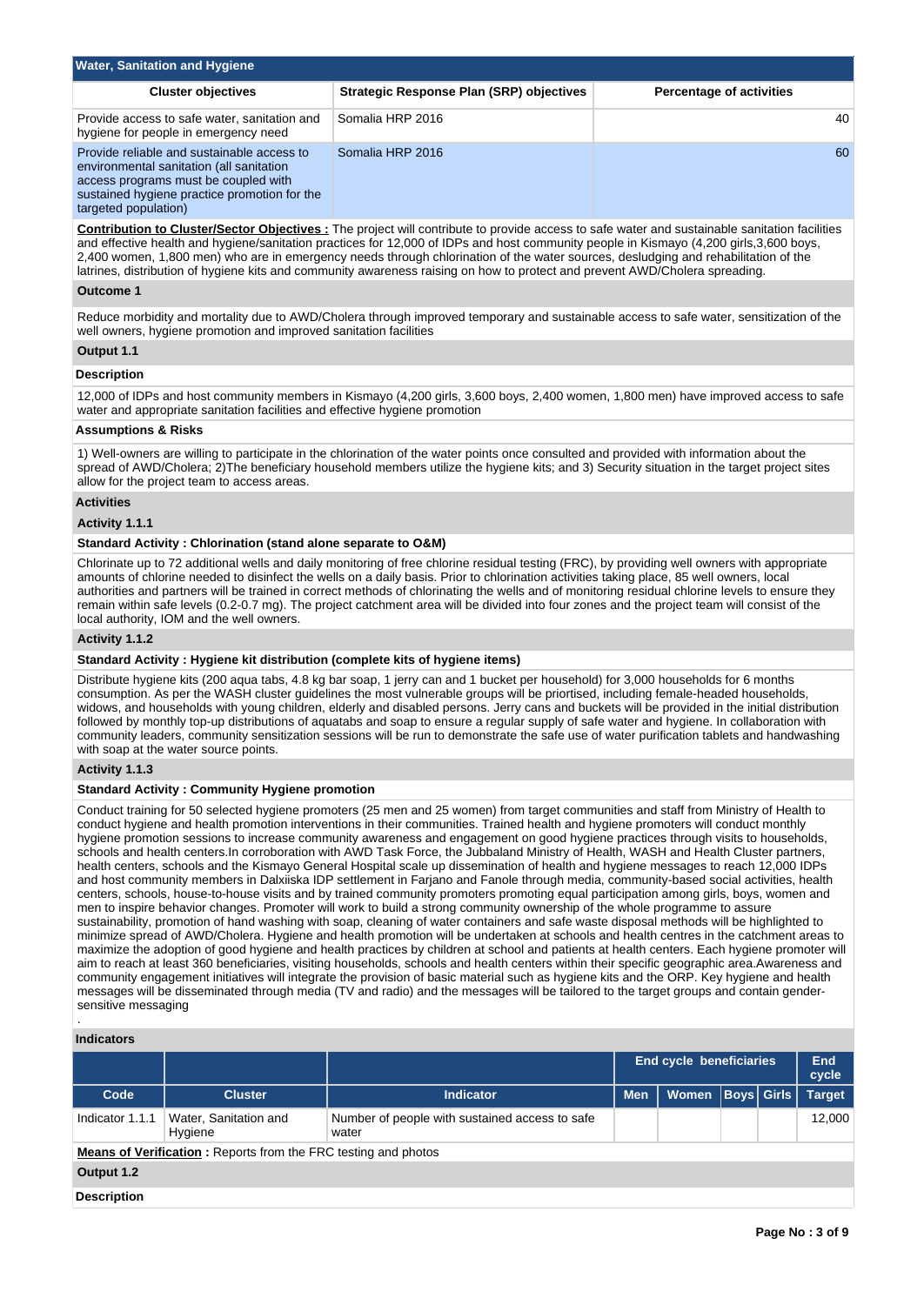300 filled VIP latrines to be desludged and rehabilitated to improve sanitation and hygiene for 12,000 IDPs and vulnerable host communities in Kismayo

### **Assumptions & Risks**

1)The beneficiary household members access and utilize the latrines and 2) Security situation in the target project sites allow for the project team to access areas

### **Activities**

### **Activity 1.2.1**

### **Standard Activity : Desludging of latrines**

In collaboration with community leaders, IOM will rehabilitate and desludge 300 filled VIP latrines in Farjano and Fanole districts to improve access to sanitation facilities. Approximately 9,000 IDPs and 3,000 vulnerable host communities will benefitfrom the rehabilitated sanitation facilities. Priority will be given to the most vulnerable families such widows, families with disability and female headed households, respect the privacy of women and girls in accordance to Somali culture, and ensure rehabilitated latrines to fill the needs of men, women, boys and girls.

### **Indicators**

|                 |                                  | <b>End cycle beneficiaries</b>                                     |  |                                | End<br>cycle |  |               |
|-----------------|----------------------------------|--------------------------------------------------------------------|--|--------------------------------|--------------|--|---------------|
| Code            | <b>Cluster</b>                   | Indicator                                                          |  | Men   Women   Boys   Girls   \ |              |  | <b>Target</b> |
| Indicator 1.2.1 | Water, Sanitation and<br>Hygiene | Number of people assisted with access to<br>sustainable sanitation |  |                                |              |  | 12.000        |

**Means of Verification :** Procurement documents and records on the number of latrines dislodged and rehabilitated. Site visit record of monitoring usage of the rehabilitated latrines by IDPs and host communiities

#### **Outcome 2**

Reduce morbidity & mortality due to AWD/cholera through early rehydration, stabilization and referral

### **Output 2.1**

### **Description**

12,000 IDP (4,200 girls,3,600 boys, 2,400 women, 1,800 men)) in Kismayo have improved access to early AWD/Cholera case management

### **Assumptions & Risks**

1)The beneficiary household members access and utilize the Oral Rehydration Points and 2) Security situation in the target project sites allow for the project team to access areas

### **Activities**

### **Activity 2.1.1**

### **Standard Activity : Not Selected**

Establish and staff two community Oral Re hydration Points (ORPs) and hire standby (ambulance) to transfer sick patients to CTCs

### **Activity 2.1.2**

### **Standard Activity : Not Selected**

Conduct one community level training and another for clinicians at health facility level on treatment of AWD/Cholera cases to scale up timely case management and preparedness

### **Indicators**

|                                                                                                                  |                |                                                                                                                                                                                                   |            | End cycle beneficiaries |  |                   | End<br>cycle  |
|------------------------------------------------------------------------------------------------------------------|----------------|---------------------------------------------------------------------------------------------------------------------------------------------------------------------------------------------------|------------|-------------------------|--|-------------------|---------------|
| Code                                                                                                             | <b>Cluster</b> | <b>Indicator</b>                                                                                                                                                                                  | <b>Men</b> | <b>Women</b>            |  | <b>Boys</b> Girls | <b>Target</b> |
| Indicator 2.1.1                                                                                                  | Health         | Number of health facilities supported                                                                                                                                                             |            |                         |  |                   |               |
| <b>Means of Verification:</b> Photos, stock records and logbook, reports from the facilities, site visits report |                |                                                                                                                                                                                                   |            |                         |  |                   |               |
| Indicator 2.1.2                                                                                                  | Health         | Number of health workers trained on common<br>illnesses and/or integrated management of<br>childhood illnesses, surveillance and emergency<br>preparedness for communicable disease<br>outbreaks. |            |                         |  |                   | 50            |
| <b>Means of Verification:</b> Training patient list                                                              |                |                                                                                                                                                                                                   |            |                         |  |                   |               |
| <b>Additional Targets:</b>                                                                                       |                |                                                                                                                                                                                                   |            |                         |  |                   |               |

## **M & R**

## **Monitoring & Reporting plan**

Overall monitoring and reporting responsibility will rest with the IOM WASH Programme Manager and an M&E Officer based in Kismayo with oversight provided by the coordinator of Migration Health Division and Project Development and Monitoring Unit based in Nairobi. The M&E Officer will develop monthly reports (matrix and narrative report) and detailed work plans indicating the progress of agreed indicators. The M&E matrix provides detailed information about means of verification and data collection methods. This matrix and the Logical Framework (LFA) will serve as a part of the overall M&E plan which will include additional details about issues of data quality, use, quarterly targets and tools. The Programme Manager will conduct site visits on a regular basis and report accordingly. Due to the emergency nature of the proposed project, the emphasis will be placed on monitoring and there will be no external evaluation to be conducted.

#### **Workplan**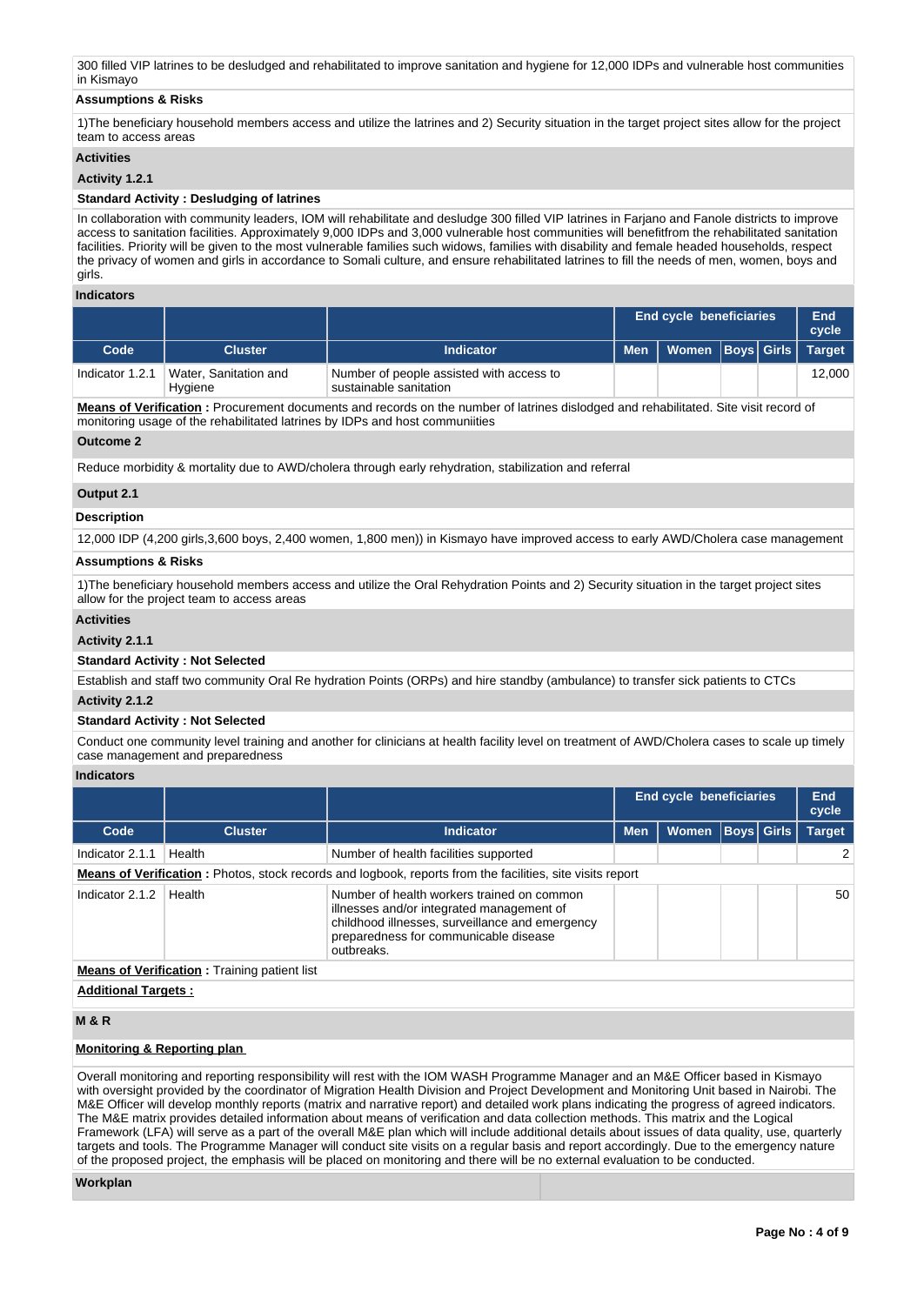| Activitydescription                                                                                                                                                                                                                                                                                                                                                                                                                                                                                                                                                                                                                                                                                                                                                                                                                                                                                                                                                                                                                                                                                                                                                                                                                                                                                                                                                                                                                                                                                                                                                                                                                                                                                                                                                                                                                                                                                                                                                                                                                                              | Year | $\mathbf{2}$ | 3   | 4            | 5               | 6   |              | 8            | 9 | 10 <sub>1</sub> | 11 | $ 12\rangle$ |
|------------------------------------------------------------------------------------------------------------------------------------------------------------------------------------------------------------------------------------------------------------------------------------------------------------------------------------------------------------------------------------------------------------------------------------------------------------------------------------------------------------------------------------------------------------------------------------------------------------------------------------------------------------------------------------------------------------------------------------------------------------------------------------------------------------------------------------------------------------------------------------------------------------------------------------------------------------------------------------------------------------------------------------------------------------------------------------------------------------------------------------------------------------------------------------------------------------------------------------------------------------------------------------------------------------------------------------------------------------------------------------------------------------------------------------------------------------------------------------------------------------------------------------------------------------------------------------------------------------------------------------------------------------------------------------------------------------------------------------------------------------------------------------------------------------------------------------------------------------------------------------------------------------------------------------------------------------------------------------------------------------------------------------------------------------------|------|--------------|-----|--------------|-----------------|-----|--------------|--------------|---|-----------------|----|--------------|
| Activity 1.1.1: Chlorinate up to 72 additional wells and daily monitoring of free<br>chlorine residual testing (FRC), by providing well owners with appropriate amounts<br>of chlorine needed to disinfect the wells on a daily basis. Prior to chlorination<br>activities taking place, 85 well owners, local authorities and partners will be trained<br>in correct methods of chlorinating the wells and of monitoring residual chlorine<br>levels to ensure they remain within safe levels (0.2-0.7 mg). The project catchment<br>area will be divided into four zones and the project team will consist of the local<br>authority, IOM and the well owners.                                                                                                                                                                                                                                                                                                                                                                                                                                                                                                                                                                                                                                                                                                                                                                                                                                                                                                                                                                                                                                                                                                                                                                                                                                                                                                                                                                                                 | 2016 |              | X.  | $\mathsf{X}$ | X.              | X   | XX           |              |   |                 |    |              |
| Activity 1.1.2: Distribute hygiene kits (200 aqua tabs, 4.8 kg bar soap, 1 jerry can<br>and 1 bucket per household) for 3,000 households for 6 months consumption. As<br>per the WASH cluster guidelines the most vulnerable groups will be priortised,<br>including female-headed households, widows, and households with young<br>children, elderly and disabled persons. Jerry cans and buckets will be provided in<br>the initial distribution followed by monthly top-up distributions of aquatabs and soap<br>to ensure a regular supply of safe water and hygiene. In collaboration with<br>community leaders, community sensitization sessions will be run to demonstrate<br>the safe use of water purification tablets and handwashing with soap at the water<br>source points.                                                                                                                                                                                                                                                                                                                                                                                                                                                                                                                                                                                                                                                                                                                                                                                                                                                                                                                                                                                                                                                                                                                                                                                                                                                                         | 2016 |              | X.  | ΙX.          | X.              | ΙX. | X.           | ΙX.          |   |                 |    |              |
| Activity 1.1.3: Conduct training for 50 selected hygiene promoters (25 men and 25<br>women) from target communities and staff from Ministry of Health to conduct<br>hygiene and health promotion interventions in their communities. Trained health<br>and hygiene promoters will conduct monthly hygiene promotion sessions to<br>increase community awareness and engagement on good hygiene practices<br>through visits to households, schools and health centers. In corroboration with AWD<br>Task Force, the Jubbaland Ministry of Health, WASH and Health Cluster partners,<br>health centers, schools and the Kismayo General Hospital scale up dissemination<br>of health and hygiene messages to reach 12,000 IDPs and host community<br>members in Dalxiiska IDP settlement in Farjano and Fanole through media,<br>community-based social activities, health centers, schools, house-to-house visits<br>and by trained community promoters promoting equal participation among girls,<br>boys, women and men to inspire behavior changes. Promoter will work to build a<br>strong community ownership of the whole programme to assure sustainability,<br>promotion of hand washing with soap, cleaning of water containers and safe waste<br>disposal methods will be highlighted to minimize spread of AWD/Cholera. Hygiene<br>and health promotion will be undertaken at schools and health centres in the<br>catchment areas to maximize the adoption of good hygiene and health practices by<br>children at school and patients at health centers. Each hygiene promoter will aim to<br>reach at least 360 beneficiaries, visiting households, schools and health centers<br>within their specific geographic area. Awareness and community engagement<br>initiatives will integrate the provision of basic material such as hygiene kits and the<br>ORP. Key hygiene and health messages will be disseminated through media (TV<br>and radio) and the messages will be tailored to the target groups and contain<br>gender-sensitive messaging | 2016 |              | X.  | $\mathsf{X}$ | X.              | X.  | X            | X            |   |                 |    |              |
| Activity 1.2.1: In collaboration with community leaders, IOM will rehabilitate and<br>desludge 300 filled VIP latrines in Farjano and Fanole districts to improve access<br>to sanitation facilities. Approximately 9,000 IDPs and 3,000 vulnerable host<br>communities will benefitfrom the rehabilitated sanitation facilities. Priority will be<br>given to the most vulnerable families such widows, families with disability and<br>female headed households, respect the privacy of women and girls in accordance<br>to Somali culture, and ensure rehabilitated latrines to fill the needs of men, women,<br>boys and girls.                                                                                                                                                                                                                                                                                                                                                                                                                                                                                                                                                                                                                                                                                                                                                                                                                                                                                                                                                                                                                                                                                                                                                                                                                                                                                                                                                                                                                              | 2016 |              | X   | X            | $\mathsf{\chi}$ | Х   | X            |              |   |                 |    |              |
| Activity 2.1.1: Establish and staff two community Oral Re hydration Points (ORPs)<br>and hire standby (ambulance) to transfer sick patients to CTCs                                                                                                                                                                                                                                                                                                                                                                                                                                                                                                                                                                                                                                                                                                                                                                                                                                                                                                                                                                                                                                                                                                                                                                                                                                                                                                                                                                                                                                                                                                                                                                                                                                                                                                                                                                                                                                                                                                              | 2016 |              | X   | $\mathsf{X}$ | X.              | ΙX. | $\mathsf{X}$ | $\mathsf{X}$ |   |                 |    |              |
| Activity 2.1.2: Conduct one community level training and another for clinicians at<br>health facility level on treatment of AWD/Cholera cases to scale up timely case<br>management and preparedness                                                                                                                                                                                                                                                                                                                                                                                                                                                                                                                                                                                                                                                                                                                                                                                                                                                                                                                                                                                                                                                                                                                                                                                                                                                                                                                                                                                                                                                                                                                                                                                                                                                                                                                                                                                                                                                             | 2016 |              | X X |              |                 |     |              |              |   |                 |    |              |
| <b>OTHER INFO</b>                                                                                                                                                                                                                                                                                                                                                                                                                                                                                                                                                                                                                                                                                                                                                                                                                                                                                                                                                                                                                                                                                                                                                                                                                                                                                                                                                                                                                                                                                                                                                                                                                                                                                                                                                                                                                                                                                                                                                                                                                                                |      |              |     |              |                 |     |              |              |   |                 |    |              |

### **Accountability to Affected Populations**

IOM will include target populations throughout the project by applying a participatory approach and holding a series of consultations to reflect the needs and concerns of beneficiaries, and to increase their ownership and sustainability. This will include holding consultation meetings between community leaders and local authorities to discuss and give their permission for well chlorination activities and to establish commitment from these stakeholders. IOM will also ensure IDP settlement leaders, and religious, women's and youth groups participate in the planning and implementation stages of the health and hygiene promotion. For the selection of implementing partners, IOM's internal competitive bidding process will be followed and their suggestions and inputs will be reflected accordingly.

**Implementation Plan**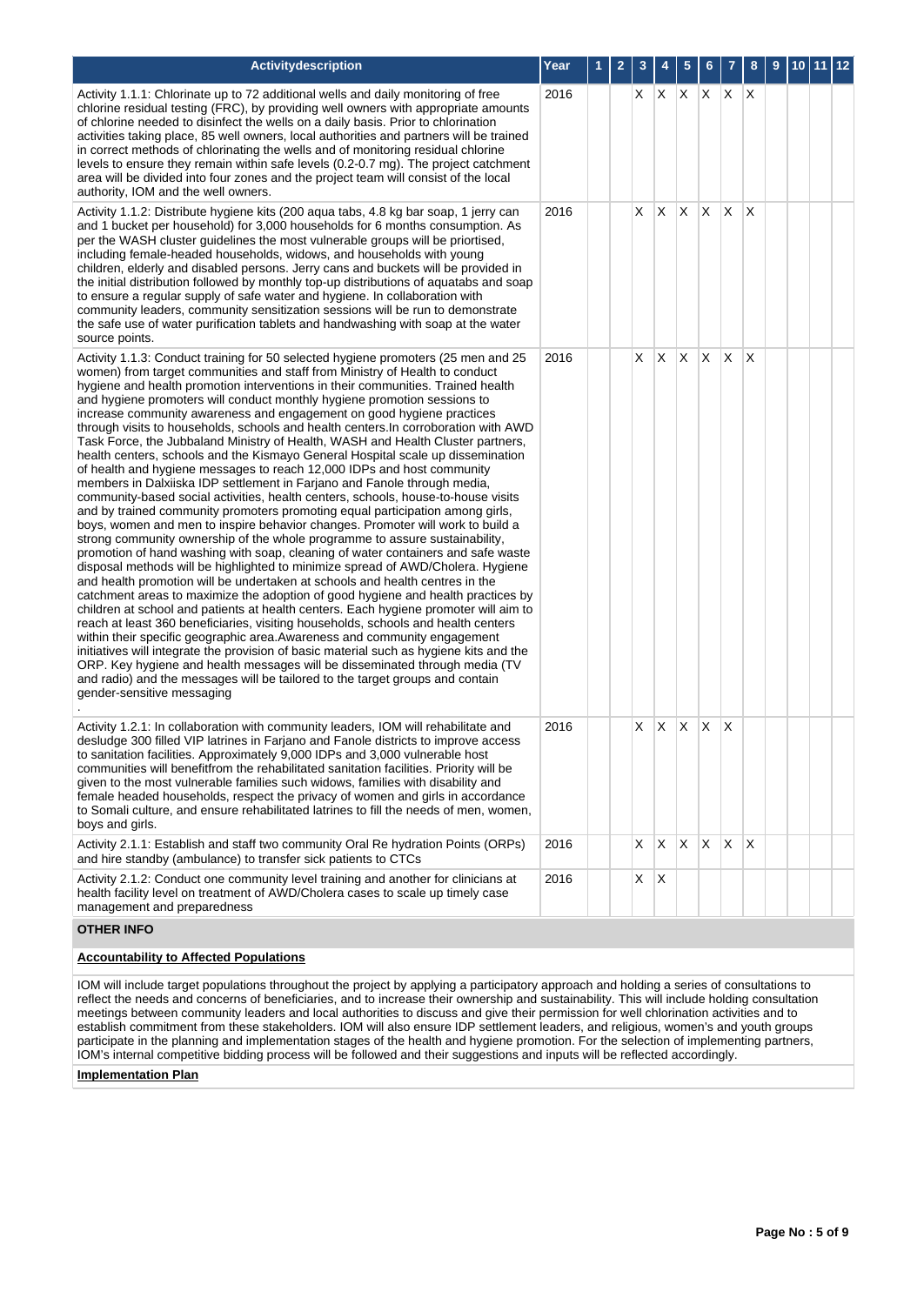Activities relating to well chlorination and hygiene promotion will be implemented by IOM with the support of the Jubbaland Ministry of Health and local implementing partners (IPs) through a service agreement. The IPs will be selected based on their experience, technical capacity, presence in the areas and expertise, and past records of WASH interventions in Lower Juba region. IOM's role is to ensure projects are implemented as planned with quality, effectiveness, and efficiency, while the IPs will conduct specific activities under supervision and monitoring of IOM field staff. Mobilization and sensitization will be conducted through consultative meetings where beneficiaries will be informed of the project. Hygiene promoters will be selected in consultation with community leaders and once trained they will start hygiene promotion activities and distribution of hygiene kits and water purification tablets. Trained hygiene promotors will be committed to conducting monthly hygiene promotion sessions to increase community awareness of good hygiene practices through visits to households, schools, and health centers. Each hygiene promoter will responsible for a specific geographical area.

### **Coordination with other Organizations in project area**

| Name of the organization                      | Areas/activities of collaboration and rationale                                                                                                                                                      |
|-----------------------------------------------|------------------------------------------------------------------------------------------------------------------------------------------------------------------------------------------------------|
| American Refugee council (ARC)                | ARC and IOM are working closely responding AWD and agreed at<br>field level implementation to avoid duplication and overlapping of<br>activities                                                     |
| Ministry of Health Jubaland                   | The Ministry of Health is leading the AWD Task Force of which IOM<br>is a member. Task Forceand routinely meets with key stakeholders<br>to discuss progress, response and gaps in the AWD response. |
| Norwegian Refugee Council (NRC)               | NRC's response involves similar activities to IOM, but is focusing on<br>Alanley district and Shagale district. IOM's activities are in Farjano<br>district, focusing on Dalxiiska IDP settlement.   |
| AWD Task force and Regional WASH focal points | As a member of the AWD Task Force in Kismayo. IOM has<br>consulted the Task Force on this proposal and agreed on the project<br>location and proposed interventions.                                 |

### **Environment Marker Of The Project**

A: Neutral Impact on environment with No mitigation

#### **Gender Marker Of The Project**

2a- The project is designed to contribute significantly to gender equality

### **Justify Chosen Gender Marker Code**

IOM will contribute to promoting gender equality by including both men and women in all components of the project and reporting beneficiary and related data with gender disaggregation. IOM will promote the female participation in the consultation meetings and decision-making processes. Concerning distribution of water, hygiene kits and water purification tablets, IOM will specifically target femaleheaded HHs and HHs with special needs, The 50 hygiene promoters will comprise of 25 women and 25 men. Monitoring and reporting of the project will include gender-disaggregated data.

### **Protection Mainstreaming**

Protection will be mainstreamed in this project by paying special attention to the needs of vulnerable beneficiaries, in particular children, the elderly, persons with disabilities, widows, and female-headed households, who will be prioritized for the distribution of hygiene kits to ensure their access to services without discrimination. The project will minimize any unintended negative consequences and prioritize the safety and dignity of the affected individuals and communities through the establishment of, and consultation with, community hygiene committees which foster participation, empowerment and accountability. Safety in well chlorination will also be ensured through thorough training of wellowners and hygiene promoters in monitoring levels of chlorine in water sources to ensure that these remain at safe levels.

#### **Country Specific Information**

### **Safety and Security**

On the security and access front, all actions will be carried out within the parameters of the security guidelines set forth by the UN Department of Safety and Security (UNDSS) of which IOM is a member. UNDSS has established local field structures as well as tailored protocols for Somalia and oversight at the country level by the Security Management Team (SMT). IOM is a permanent member of the SMT which provides recommendations and consultations on security policy and criteria in coordination with the designated security representatives of the Special Representative of the UN Secretary-General for Somalia and the UN in New York.

### **Access**

### **BUDGET**

| Code | <b>Budget Line Description</b>                                                                                                                                                                                                                                                                                                                                                                                                                               |   | D / S Quantity Unit | cost          | <b>Duration</b><br><b>Recurran</b><br>ce | $\frac{9}{6}$<br>charged<br>to CHF | <b>Total Cost</b> |
|------|--------------------------------------------------------------------------------------------------------------------------------------------------------------------------------------------------------------------------------------------------------------------------------------------------------------------------------------------------------------------------------------------------------------------------------------------------------------|---|---------------------|---------------|------------------------------------------|------------------------------------|-------------------|
|      | <b>Staff and Other Personnel Costs</b>                                                                                                                                                                                                                                                                                                                                                                                                                       |   |                     |               |                                          |                                    |                   |
| 1.1  | WASH specialist P3 international                                                                                                                                                                                                                                                                                                                                                                                                                             | D |                     | 12.50<br>0.00 | 6                                        | 6%                                 | 4.500.00          |
|      | The international WASH project manager(P3) will be responsible overall coordination, financial and technical oversight of the<br>emergency response, he is also responsible donor reporting, representation and accountable project implementation. He will be<br>based in Nairobi but travel frequently (bi monthly) to the project site to monitor the progress and provide technical advice. he will<br>spend 6% of his time and salary is all inclusive. |   |                     |               |                                          |                                    |                   |
| 1.2  | WASH Program officer                                                                                                                                                                                                                                                                                                                                                                                                                                         | D |                     | 10.06<br>0.00 | 6                                        | 13%                                | 7.545.00          |
|      | WASH program officer will provide support implementation of the project specially Well chlorination and training hygiene<br>promoters. he/she will 12.5% his/her time in the field. The salary is based IOM salary scale and is all inclusive                                                                                                                                                                                                                |   |                     |               |                                          |                                    |                   |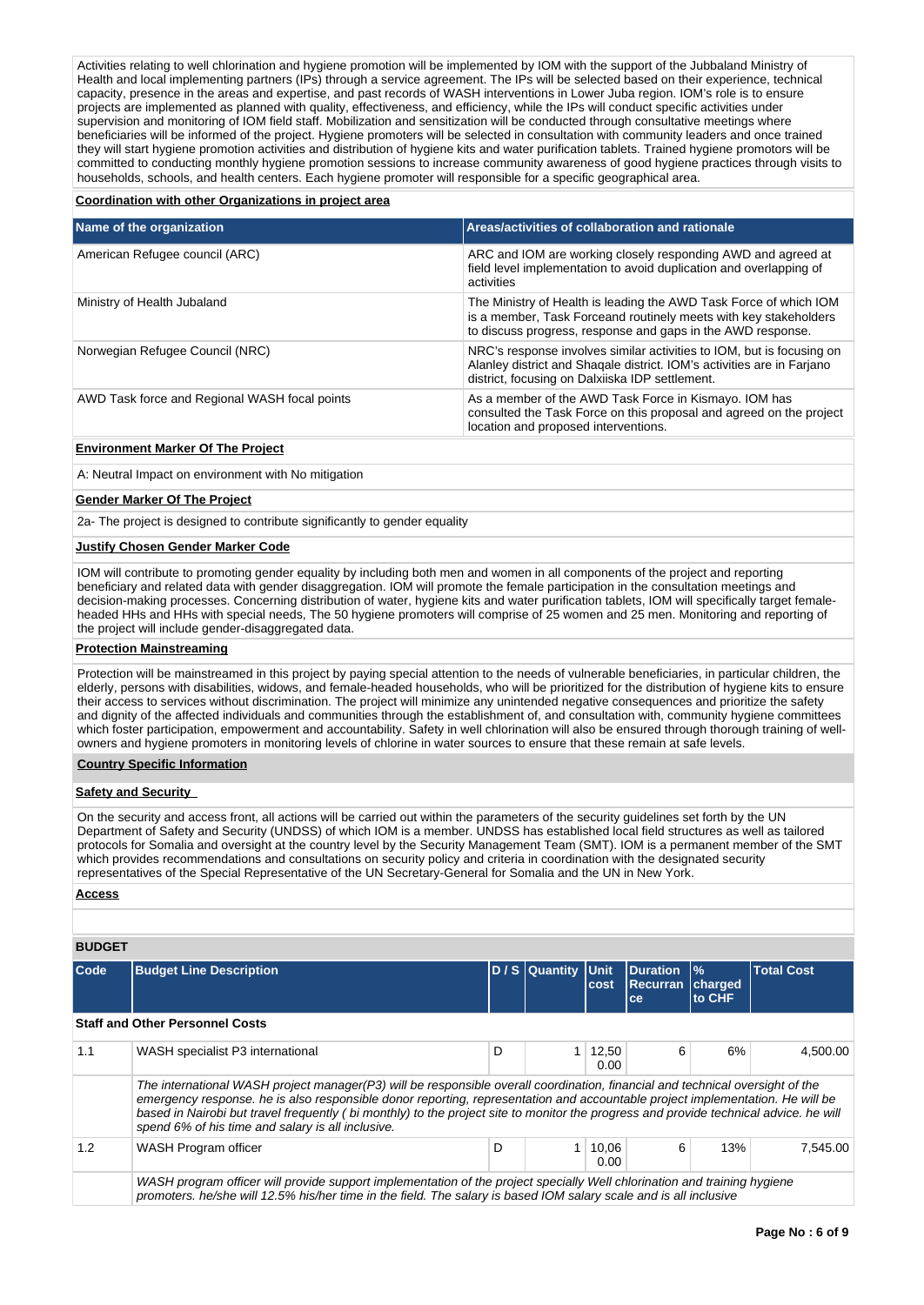| 1.3              | WASH M&E field project assistant G5                                                                                                                                                                                                                                                                                                                                                                              | D |                | 1 2,500<br>.00        | 6  | 13%  | 1,905.00  |
|------------------|------------------------------------------------------------------------------------------------------------------------------------------------------------------------------------------------------------------------------------------------------------------------------------------------------------------------------------------------------------------------------------------------------------------|---|----------------|-----------------------|----|------|-----------|
|                  | WASH M&E staff project assistant is based in Kismayo and will provide support CHF project including monthly reporting and 4W<br>matrix project activities. he will be responsible day to day monitoring, consultation with local authorities and community leaders<br>and evaluation of project activities. the salary is based IOM salary scale                                                                 |   |                |                       |    |      |           |
| 1.4              | Finance and admin NOB                                                                                                                                                                                                                                                                                                                                                                                            | D |                | $1 \mid 3,300$<br>.00 | 6  | 15%  | 2,970.00  |
|                  | Project finance assistant is IOM staff based in Nairobi and he will provide support CHF project on administration and financial<br>transactions. he will responsible preparation interim and final financial report for approval. Project finance assistant will dedicate<br>15% of his time for project support, the salary is based IOM salary scale                                                           |   |                |                       |    |      |           |
| 1.5              | Procurement and logistic assistant G4                                                                                                                                                                                                                                                                                                                                                                            | D |                | 1 2,200<br>.00        | 6  | 20%  | 2.640.00  |
|                  | Project procurement and logistic assistant is IOM staff based in Nairobi and he will provide support CHF project on procurement<br>and logistic support for the project according IOM procurement procedures. Project procurement and logistic assistant will<br>dedicate 20% of his time for project support, the salary is based IOM salary scale                                                              |   |                |                       |    |      |           |
|                  | <b>Section Total</b>                                                                                                                                                                                                                                                                                                                                                                                             |   |                |                       |    |      | 19,560.00 |
| <b>Equipment</b> |                                                                                                                                                                                                                                                                                                                                                                                                                  |   |                |                       |    |      |           |
| 3.1              | Portable Colorimetry water kit device (chlorine test kit tester)                                                                                                                                                                                                                                                                                                                                                 | D |                | 100 80.00             | 1  | 100% | 8,000.00  |
|                  | the portable colorimeter testing kits is digital testing kit for Free residual chlorine (FRC) in water. IOM procured 2014 similar and<br>the unit cost is based on previous procurement                                                                                                                                                                                                                          |   |                |                       |    |      |           |
| 3.2              | DPD No.1 & 2 tablet for chlorine test (Pack of 250 tablets each) D                                                                                                                                                                                                                                                                                                                                               |   |                | 100 12.00             | 2  | 100% | 2,400.00  |
|                  | DPD No 1&2 tablet comes as pack of 250 tablets. IOM procured 2014 similar and the unit cost is based on previous procurement                                                                                                                                                                                                                                                                                     |   |                |                       |    |      |           |
|                  | <b>Section Total</b>                                                                                                                                                                                                                                                                                                                                                                                             |   |                |                       |    |      | 10.400.00 |
|                  | <b>Contractual Services</b>                                                                                                                                                                                                                                                                                                                                                                                      |   |                |                       |    |      |           |
| 4.1              | Local transportation for well chlorintors and monitoring team (2)<br>vehicle X USD60 X30 days)                                                                                                                                                                                                                                                                                                                   | D | 2 <sup>1</sup> | 1,800<br>.00          | 6  | 100% | 21,600.00 |
|                  | The unit cost for vehicle rent is based on UN-guideline rate for renting vehicle in kismayo 1800 USD (60USD x 30 days). two<br>vehicle will be hired for chlorination and monitoring                                                                                                                                                                                                                             |   |                |                       |    |      |           |
|                  | <b>Section Total</b>                                                                                                                                                                                                                                                                                                                                                                                             |   |                |                       |    |      | 21,600.00 |
| <b>Travel</b>    |                                                                                                                                                                                                                                                                                                                                                                                                                  |   |                |                       |    |      |           |
| 5.1              | Travel from Nairobi to kismayo for WASH manager and WASH<br>project officer                                                                                                                                                                                                                                                                                                                                      | D |                | $1 \mid 1,150$<br>.00 | 3  | 100% | 3,450.00  |
|                  | WASH program manager/Project officer are baseline Nairobi and they will travel 3 times during project period to kismayo a for<br>project monitoring, backstopping and consultation with local authorities. the travel cost with UNHAS flight \$1150 round trip                                                                                                                                                   |   |                |                       |    |      |           |
| 5.2              | DSA for WASH specialist/project officer in Kismayo                                                                                                                                                                                                                                                                                                                                                               | D |                | 2   88.00             | 18 | 100% | 3,168.00  |
|                  | Daily substance allowance is paid all staff travelling to support the project in kismayo to the their accommodation and meals. the<br>unit cost of 88 USD per night and is based UN rate                                                                                                                                                                                                                         |   |                |                       |    |      |           |
|                  | <b>Section Total</b>                                                                                                                                                                                                                                                                                                                                                                                             |   |                |                       |    |      | 6,618.00  |
|                  | <b>Transfers and Grants to Counterparts</b>                                                                                                                                                                                                                                                                                                                                                                      |   |                |                       |    |      |           |
| 6.1              | Training of 50 community health and hygiene promoters                                                                                                                                                                                                                                                                                                                                                            | D |                | 50 115.0<br>0         | 1  | 100% | 5,750.00  |
|                  | Community Health and Hygiene promoter Training will be conducted in community center and cost includes renting venue,<br>training materials, refreshment and incentive of the participants. Break down for training cost is attached                                                                                                                                                                             |   |                |                       |    |      |           |
| 6.2              | Well cholorination training for well owners, Minstry of health<br>and community members                                                                                                                                                                                                                                                                                                                          | D |                | 85 91.60              | 1  | 100% | 7,786.00  |
|                  | IOM will hired well experienced well chlorinators. well chlorination training will be conducted in community center in kismayo and<br>cost includes renting venue, training materials, refreshment and incentive of the participants. the cost is based per person. in<br>total will be trained 85 persons. Break down for training cost is attached. . the units cost person is based previous training conduct |   |                |                       |    |      |           |
| 6.3              | Training of 25 health workers (clinicians) on management of<br>AWD/Cholera                                                                                                                                                                                                                                                                                                                                       | D |                | 25 160.0<br>0         | 1  | 100% | 4,000.00  |
|                  | Health workers training will be conducted in community center through hired facilitators. the unit cost includes renting venue,<br>training materials, refreshment and incentive of the participants. Break down for training cost is attached. Incentive for health<br>workers \$20/day as per health cluster guide line                                                                                        |   |                |                       |    |      |           |
| 6.4              | Incentives for 50 hygiene promoters - 30 USD per month<br>equivalent                                                                                                                                                                                                                                                                                                                                             | D |                | 50 30.00              | 6  | 100% | 9,000.00  |
|                  | Trained health & hygiene promoters will be provide 30 USD per month as incentives, the unit cost is based wash cluster guideline                                                                                                                                                                                                                                                                                 |   |                |                       |    |      |           |
| 6.5              | Sending key masseges on AWD through local FM radio 4<br>times per day for 60 days                                                                                                                                                                                                                                                                                                                                | D |                | 60 50.00              | 4  | 100% | 12,000.00 |
|                  | Through AWD task force key awareness's massages will be send out in local FM radio. unit cost is based on existing charges<br>and previous experience                                                                                                                                                                                                                                                            |   |                |                       |    |      |           |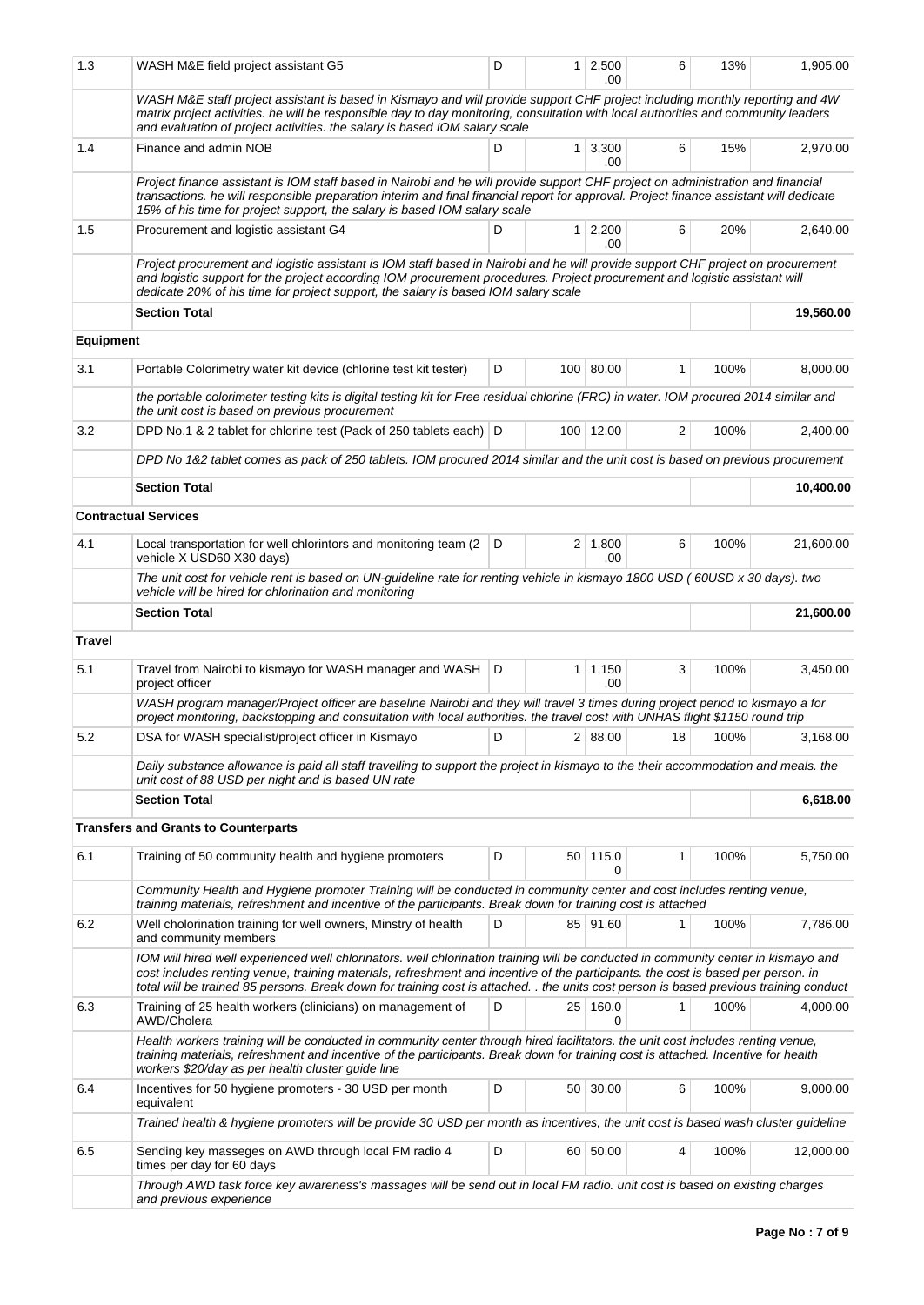| 6.6                     | Monthly hygiene promotion campaign and debate through TV                                                                                                                                                                                                                                           | D | 1 <sup>1</sup>   | 500.0<br>ი            | 6 | 100% | 3,000.00   |  |
|-------------------------|----------------------------------------------------------------------------------------------------------------------------------------------------------------------------------------------------------------------------------------------------------------------------------------------------|---|------------------|-----------------------|---|------|------------|--|
|                         | monthly hygiene promotion debate h will be conducted monthly and will be invited religion leaders, local authority, health workers.<br>the debate will be sent monthly through jubaland TV (local TV). the unit cost of 500 USD per month is recent of the air one hours<br>time from TV per month |   |                  |                       |   |      |            |  |
| 6.7                     | Medicines and rehydration supplies                                                                                                                                                                                                                                                                 | D |                  | $2 \mid 1,000$<br>.00 | 6 | 100% | 12,000.00  |  |
|                         | IOM will procure rehydration and medicines to support the two health centers. attached BoQ for the medicines                                                                                                                                                                                       |   |                  |                       |   |      |            |  |
| 6.8                     | Qualified nurse/Public health officers for ORPs                                                                                                                                                                                                                                                    | D |                  | 2 400.0<br>0          | 6 | 100% | 4,800.00   |  |
|                         | IOM will hire qualified nurse/public health officer to support. monthly salary is based on recommended health sector salary scale<br>in Somalia                                                                                                                                                    |   |                  |                       |   |      |            |  |
| 6.9                     | Hiring Ambulance                                                                                                                                                                                                                                                                                   | D |                  | $1 \mid 1,250$<br>.00 | 6 | 100% | 7,500.00   |  |
|                         | IOM will hire standby ambulance. Monthly cost is 1250 USD which based average cost paid from different agencies and<br>information from kismayo general hospital                                                                                                                                   |   |                  |                       |   |      |            |  |
| 6.10                    | Rehabilitationa and Desludging filled latrines                                                                                                                                                                                                                                                     | D | 300 <sup>2</sup> | 170.0<br>0            | 1 | 100% | 51,000.00  |  |
|                         | IOM will outsource through bidding process the desludging of 300 latrines and rehabilitation. Detailed BOQ of unit cost are<br>attached and is based on previous experience IOM implement project and market prices.                                                                               |   |                  |                       |   |      |            |  |
|                         | <b>Section Total</b>                                                                                                                                                                                                                                                                               |   |                  |                       |   |      | 116,836.00 |  |
|                         | <b>General Operating and Other Direct Costs</b>                                                                                                                                                                                                                                                    |   |                  |                       |   |      |            |  |
| 7.1                     | Kismayo Office Rent                                                                                                                                                                                                                                                                                | D | 1 <sup>1</sup>   | 500.0<br>0            | 6 | 100% | 3,000.00   |  |
|                         | IOM doesn't have core funding as other UN agencies, therefore office promises is charge proportionally to the projects IOM is<br>implementing in kismayo. The unit cost of \$500 is 30% of IOM monthly rent cost in kismayo office                                                                 |   |                  |                       |   |      |            |  |
| 7.2                     | Communications (Telephone, Internet)                                                                                                                                                                                                                                                               | D | 1 <sup>1</sup>   | 350.0<br>$\Omega$     | 6 | 100% | 2,100.00   |  |
|                         | Communication cost (telephone and internet) is 350 USD per month and Internet 150 USD and telephone 200 USD in IOM<br>kismayo. the cost is based on the cost Hormund tele communication in Somalia                                                                                                 |   |                  |                       |   |      |            |  |
| 7.3                     | Stationary                                                                                                                                                                                                                                                                                         | D | 1                | 540.0<br>O            | 1 | 100% | 540.00     |  |
|                         | stationary such pens, files, printing papers, as lump sum. the cost is based on IOM field office consumption per month                                                                                                                                                                             |   |                  |                       |   |      |            |  |
| 7.4                     | Vehicles                                                                                                                                                                                                                                                                                           | D | 1 <sup>1</sup>   | 600.0<br>$\Omega$     | 6 | 100% | 3.600.00   |  |
|                         | The fuel and maintenance cost of IOM vehicle. The unit cost is calculate from daily consumption. 400 USD is for fuel per month<br>and 200USD per month for maintenance                                                                                                                             |   |                  |                       |   |      |            |  |
| 7.5                     | Bank charges 1.5%                                                                                                                                                                                                                                                                                  | D | 1 <sup>1</sup>   | 333.7<br>O            | 6 | 100% | 2,002.20   |  |
|                         | Bank charges is the amount that transferable to project implementation through Dahabshiil system and is 1.5%                                                                                                                                                                                       |   |                  |                       |   |      |            |  |
| 7.6                     | Water and electricity bills                                                                                                                                                                                                                                                                        | D |                  | 1 110.0<br>0          | 6 | 100% | 660.00     |  |
|                         | water and electricity is the calculated on the current consumption in IOM office in kismayo                                                                                                                                                                                                        |   |                  |                       |   |      |            |  |
|                         | <b>Section Total</b>                                                                                                                                                                                                                                                                               |   |                  |                       |   |      | 11,902.20  |  |
| <b>SubTotal</b>         |                                                                                                                                                                                                                                                                                                    |   | 792.00           |                       |   |      | 186,916.20 |  |
| Direct                  |                                                                                                                                                                                                                                                                                                    |   |                  |                       |   |      | 186,916.20 |  |
| Support                 |                                                                                                                                                                                                                                                                                                    |   |                  |                       |   |      |            |  |
| <b>PSC Cost</b>         |                                                                                                                                                                                                                                                                                                    |   |                  |                       |   |      |            |  |
| <b>PSC Cost Percent</b> |                                                                                                                                                                                                                                                                                                    |   |                  |                       |   |      | 7%         |  |
| <b>PSC Amount</b>       |                                                                                                                                                                                                                                                                                                    |   |                  |                       |   |      | 13,084.13  |  |
| <b>Total Cost</b>       |                                                                                                                                                                                                                                                                                                    |   |                  |                       |   |      | 200,000.33 |  |
|                         |                                                                                                                                                                                                                                                                                                    |   |                  |                       |   |      |            |  |
|                         | <b>Grand Total CHF Cost</b>                                                                                                                                                                                                                                                                        |   |                  |                       |   |      | 200,000.33 |  |